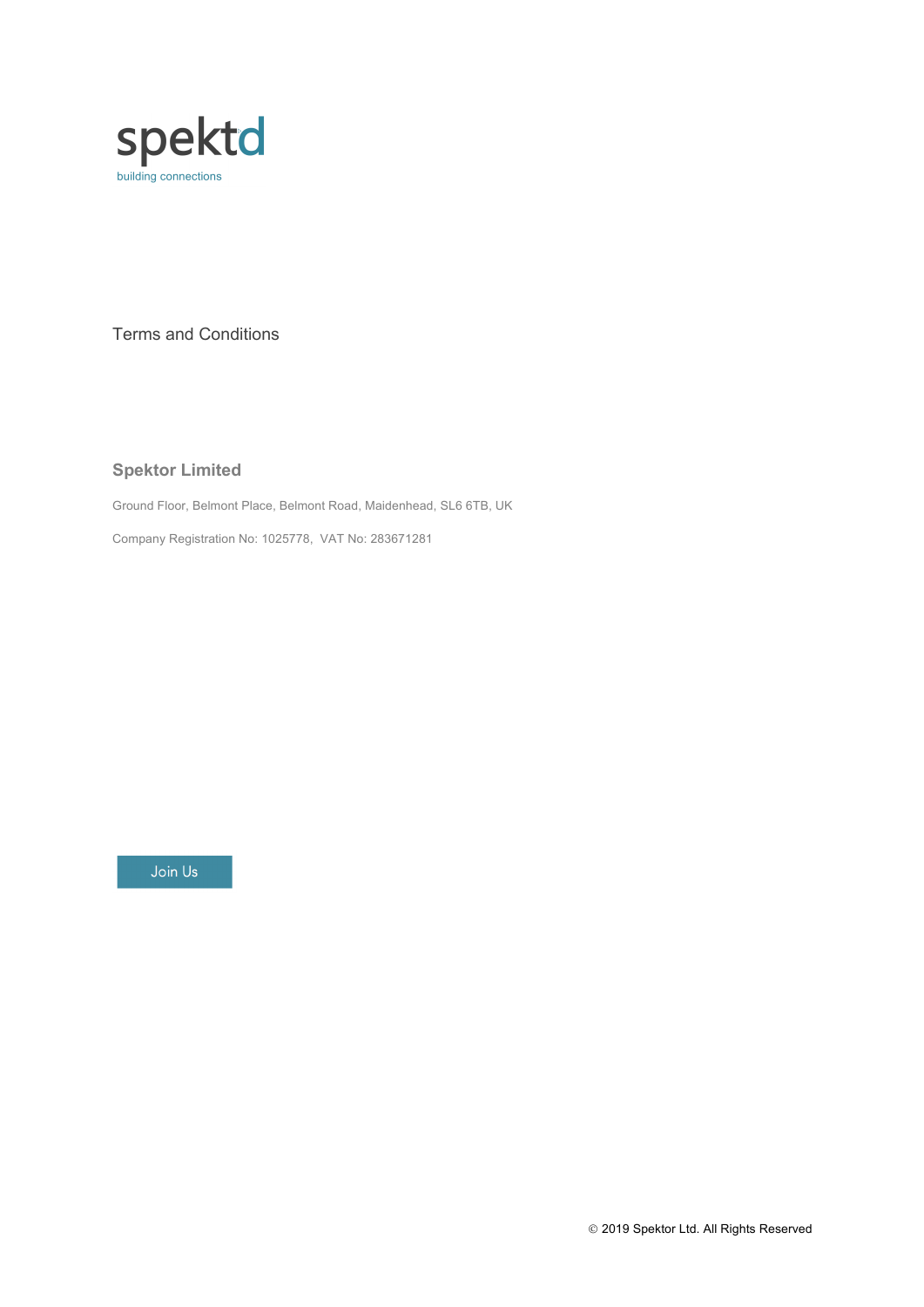# **Terms and Conditions**

Spektd is the trading name of Spektor Ltd, whose registered office is Ground Floor, Belmont Place, SL6 6TB, UK. In these terms "We" / "Us" etc refers to Spektd. "You" / "Your" etc refers to you, and if you are a Member that is a limited company, refers to that limited company.

By accessing and using our online platform at www.Spektd.com (the "Platform"), you, as a User or a Member, accept and agree to be bound by the following terms and conditions, which in conjunction with our privacy policy, govern Spektor Ltd's relationship with you. They form a legally binding contract between us and you.

Any use of the Platform will constitute acceptance of this agreement. If you do not agree to any part of our terms and conditions, please do not use the Platform.

#### **Key definitions:**

**USERS:** Users are lighting designers/specifiers that have been granted a licence to use the Platform

**MEMBERS:** Members are manufacturers/distributors (of illumination and lighting products) that have entered into a quarterly or annual subscription with us.

### **1. Platform services**

- 1.1 Manufacturers/distributors (of illumination and lighting products) can upload their productspecific data into the Platform once they become **Members** through their binding agreement to pay a membership fee under a subscription.
- 1.2 Lighting designers/specifiers can access the Platform once they become **Users** through setting up a User account and being granted by Spektd a license to use the Platform subject to a charge to be agreed between you and us at the time. A User account allows the searching of the Platform for illumination and lighting products uploaded by Members, select the most appropriate for their needs, and incorporate selected products into a specification document.
- 1.3 Members have access to a portfolio overview through the Platform which allows them to review and conduct searches of their product data. Members can also access an analytics and advertorial on-line interface if they have an additional subscription to these services.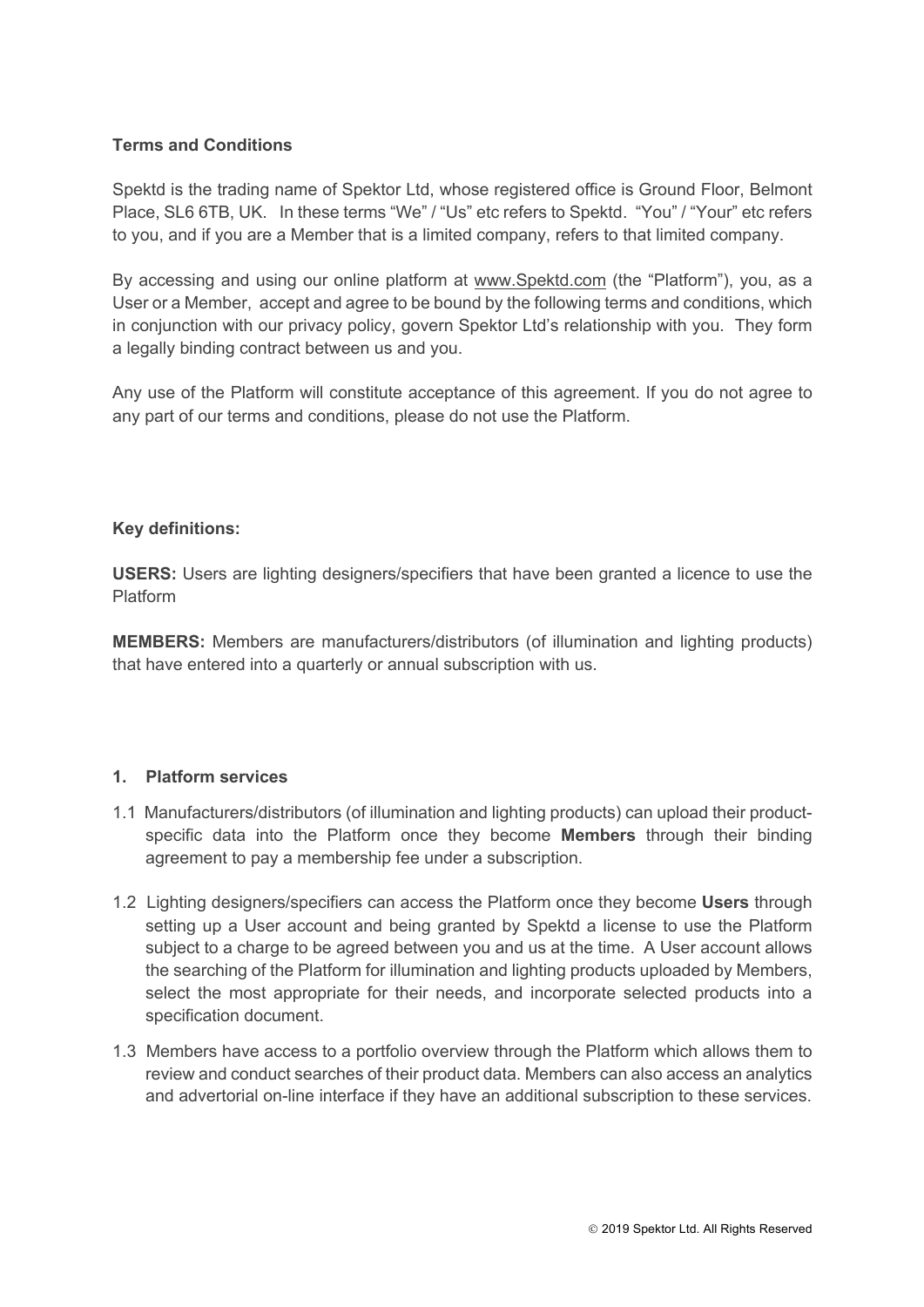## **2. Member payment terms**

- 2.1 Quarterly membership: by purchasing a quarterly membership, you agree to an initial and recurring quarterly membership fee at the then current quarterly rate, and you accept responsibility for all recurring charges until you cancel your membership in accordance with these terms. You can cancel your quarterly membership at any time, subject to the terms of our cancellation policy (see 3).
- 2.2 Annual Membership: by purchasing an annual membership, you agree to initial and recurring pre-payment for one year of service. After one year and annual thereafter, you will be billed a recurring annual membership renewal fee at the then current annual membership rate. You may cancel your Annual membership at any time before the next billing cycle, subject to our cancellation policy (see 3).
- 2.3 We operate a flexible invoicing system, whereby Members can upgrade their Subscription Package and any additional services (analytics, advertorials) and be invoiced separately on either a monthly, quarterly or annual basis.
- 2.4 Full payment of quarterly or annual membership is required prior to Member's productspecific data going "live" on the Platform and made accessible to Users.
- 2.5 Spektd reserves the right to change the memberships fees. Members will be given four calendar months' notice of any change in membership fee level coming into effect.
- 2.6 Our memberships fees are as detailed in our rate card.

# **3. Cancellation policy**

- 3.1 You can give notice to cancel your membership by emailing your notice to cancel to admin@Spektd.com. Members are required to give notice of three calendar months and are obligated to pay their membership fee until the end of this notice period*.*
- 3.2 Membership fees are non-refundable.
- 3.3 Once membership cancellations take effect, you will not be able to access the Platform, your product data will be erased from our database and will no longer be accessible to Users. You will also no longer have accessed to any Analytics.
- 3.4 Users can cease using the Platform at any time.

### **4. Rights of Members**

4.1 Members are entitled to create a company profile and upload their product data into the Spektd database, in a format prescribed by Spektd, and to use the portfolio overview and the product search interface as part of their membership. If a Member requires assistance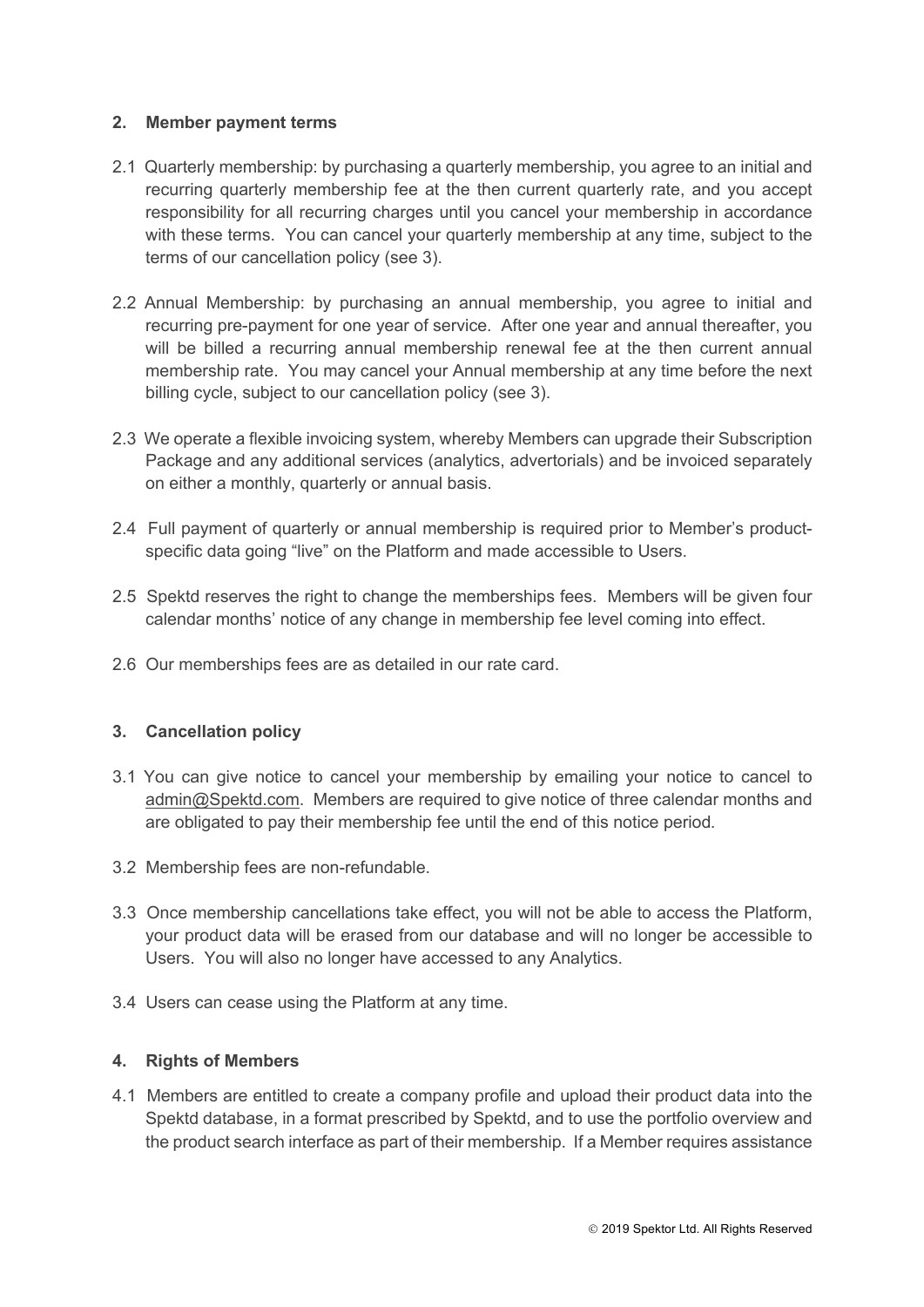from Spektd to upload their product data, this will be subject to a charge which will be agreed between you and us at the time.

- 4.2 The product data on the Platform will be made available by Spektd to Users.
- 4.3 Additional services are offered by Spektd, such as analytics and advertorials. These are subject to an additional charge, details of which are available on request.
- 4.4 Members can amend their product data on the database, within the SKUs limit determined by their Subscription Package, using the Spektd on-line interface, or with assistance from Spektd which is subject to a charge to be agreed between you and us at the time.

# **5. Obligations of Members**

- 5.1 Members must ensure their login details and password are kept confidential, and all use of the Platform through a Member's login details will be treated as use by that Member. Members must inform Spektd immediately if they are aware of any unauthorised usage of their account. Members are liable for any activity on the online platform, and any losses, arising out of any failure to keep their password confidential.
- 5.2 Members are obliged to provide product data to Spektd in the required format, on a truthful, non-misleading and accurate basis. Any infringement of these requirements must be corrected by the Member, at their cost, within an appropriate deadline set by Spektd. Spektd reserve the rights to block or suspend content at any time on reasonable grounds.
- 5.3 In respect of all product details, images, text and other materials you upload ("**Your Content**"), you warrant and represent to us that: (a) all Your Content is lawful, accurate and up to date; (b) your Content is not misleading and complies with all advertising laws; (c) you own the intellectual property rights in Your Content or have the full authority from the relevant owner to upload it; and (d) the products depicted in Your Content are reasonably available. You will indemnity us for any claims from Users or any third parties in respect of Your Content or your services or any allegation that would amount to a breach of this warranty and representation.
- 5.4 We will use our discretion with reasonable skill and care in selecting and curating Your Content for publication to Users based on their searches, and we will not be liable for failing to make Your Content available to a User.
- 5.5 Members are obliged to pay their quarterly/annual membership fee. Product data will be included in the online platform after receipt of the quarterly/annual fee.
- 5.6 Members must provide true and accurate information during the registration process. Spektd reserve the right to terminate a Member's subscription and access to the Platform if we know, or have reasonable grounds to suspect, that you have entered false or misleading information during the registration process.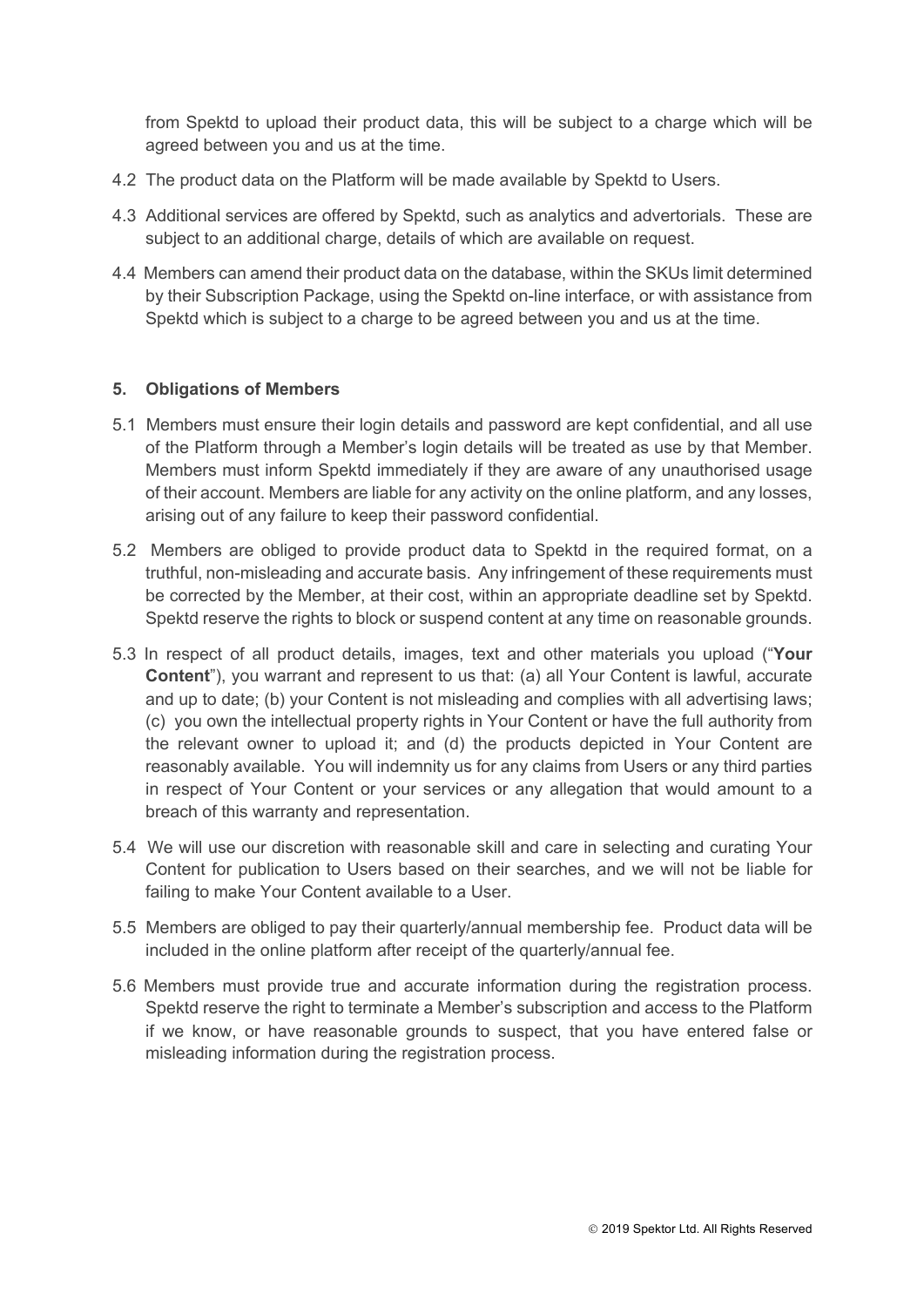## **6. Obligations of Users**

- 6.1 Users gain access to the Platform by setting up a Users' account and being granted a license by Spektd, Users must ensure their login details and password are kept confidential and all use of the Platform through a User's login details will be treated as use by that User. Users must inform Spektd immediately if they are aware of any unauthorised usage of their account. Users are liable for any activity on the online platform, and any losses, arising out of any failure to keep their password confidential.
- 6.2 Users must agree to provide true and accurate information during the registration process. Spektd reserve the right to terminate a User's license and access to the Platform if we know, or have reasonable grounds to suspect, that you have entered false or misleading information during the registration process.
- 6.3 Users agree that Spektd can provide links to third party websites as part of our service. We accept no liability for any statements, information, content, products or services that are published on, or may be accessible from, these third-party websites. We can also give no guarantee they are free from viruses or anything else that could be infectious or destructive.
- 6.4 Users are forbidden to modify or copy the online platform or to otherwise use it to the detriment of Spektd.
- 6.5 Users must only use the Platform to search for products and build specifications, for their own purposes and not on behalf of any third parties.

#### **7. Rights and obligation of Spektd**

- 7.1 Spektd will provide Members with various templates for the preparation of the data and allow access to the data upload interface. Any further technical support by Spektd will be subject to a charge to be agreed at the time.
- 7.2 Spektd will provide the technical facilities through the Platform to enable Members to update their data.
- 7.3 Spektd reserves the right to reject membership without specifying a reason and to terminate membership with immediate effect where a Member or a User is in breach of these terms.
- 7.4 As a Member you grant us a worldwide licence during the term of your subscription to display and reproduce (including repurposing for screen size and other reasons) Your Content on the Platform.
- 7.5 We own the intellectual property rights of the format of materials generated by the Platform. Users are granted a licence to use these for their own purposes of selecting products and building specification and not on behalf of any third party.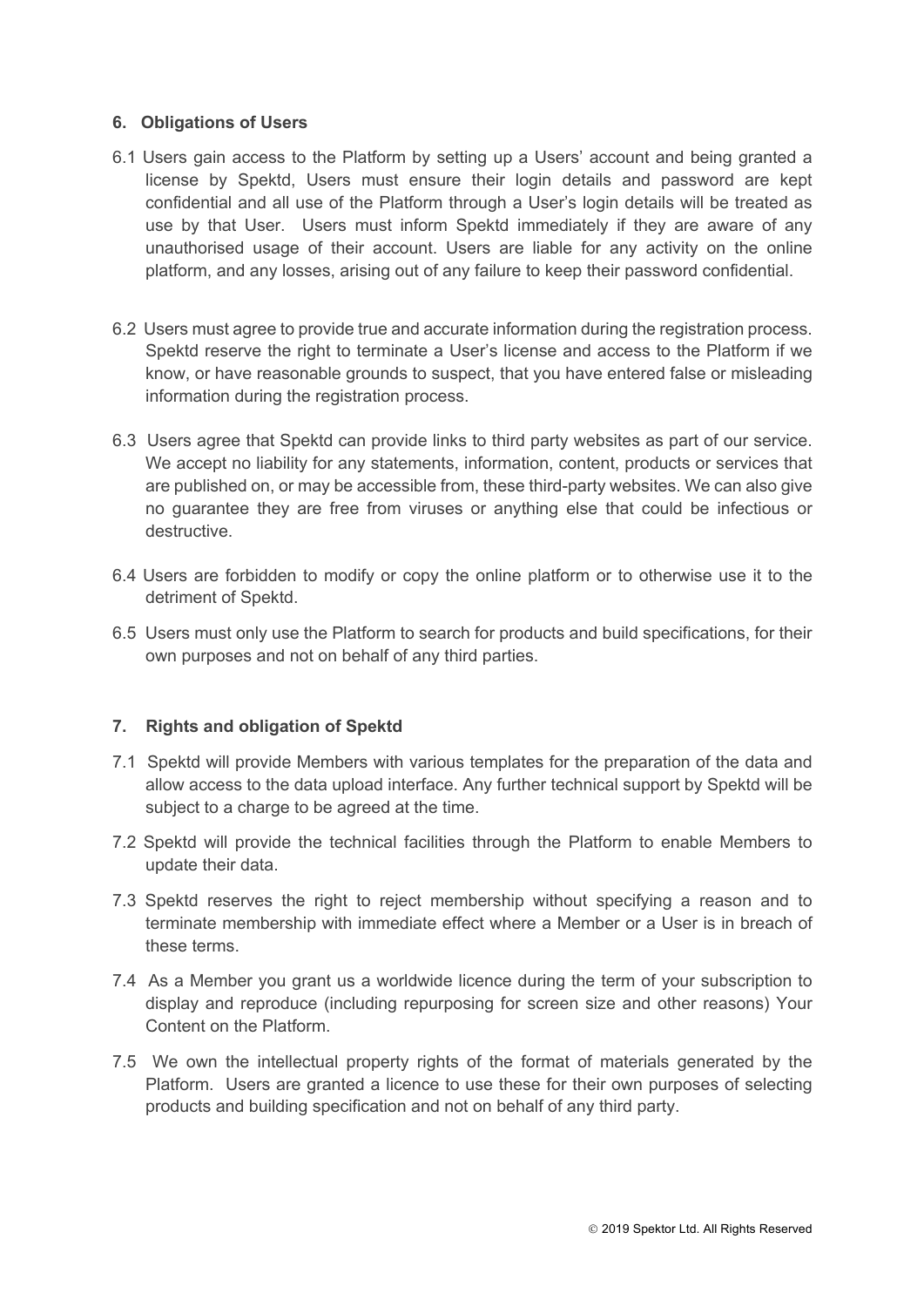# **8. Confidentiality**

8.1 Members and Users undertake to treat as confidential all information that Spektd provides, in particularly information on business processes and any planned developments of Spektd's services or software.

# **9. Guarantee and liability**

- 9.1 In providing the Platform and any additional services we will use reasonable care and skill.
- 9.2 We do not exclude or limit our liability for personal injury or death caused by negligence, or for fraud, or for any liability we are not permitted to limit or exclude under applicable law.
- 9.3 Subject to section 9.2 we are not liable for any loss of profits, business, revenue, goodwill, reputation, data or software or for any consequential or indirect losses.
- 9.4 Subject to clauses 9.2 and 9.3 our liability to Users and Members shall be limited in aggregate (under contract and tort) to £1,000.
- 9.5 We perform the role of platform only and do not recommend or advise on any products posted by Members and are not responsible for the decisions of any Users or the specification and sales (or lack of) by any Members.
- 9.6 Spektd does not assume liability for damage suffered by Members, Users or others working with the Platform as a result of incorrect application or use. In the same way, no liability will be assumed for any defects in the Spektd software. Spektd will similarly not assume any liability for shortcomings in the Member's products listed on the Platform.
- 9.7 Spektd does not guarantee that the Platform is free from defects or continuously available.

#### **10. Right to the online platform**

10.1 All Intellectual property rights (including the rights to the concept, layout and design) to the Platform, and in our brands and trademarks, are owned by Spektor Ltd. Members and Users are not permitted, without the written approval of Spektor Ltd, to copy any content or make it available to third parties or to rent it out or to use it in any other way. They are also not entitled to reverse engineer or sub-license the Platform.

#### **11. Payment enforcement and contract termination**

- 11.1 If quarterly/yearly payment deadlines are not respected, the Member's product data may be blocked without notice.
- 11.2 If the Member is in arrears for more than 30 days, an additional administration fee of 2% of the original amount invoiced will be charged without any further demand being issued and if this is not paid the Member's subscription may be terminated without refund.